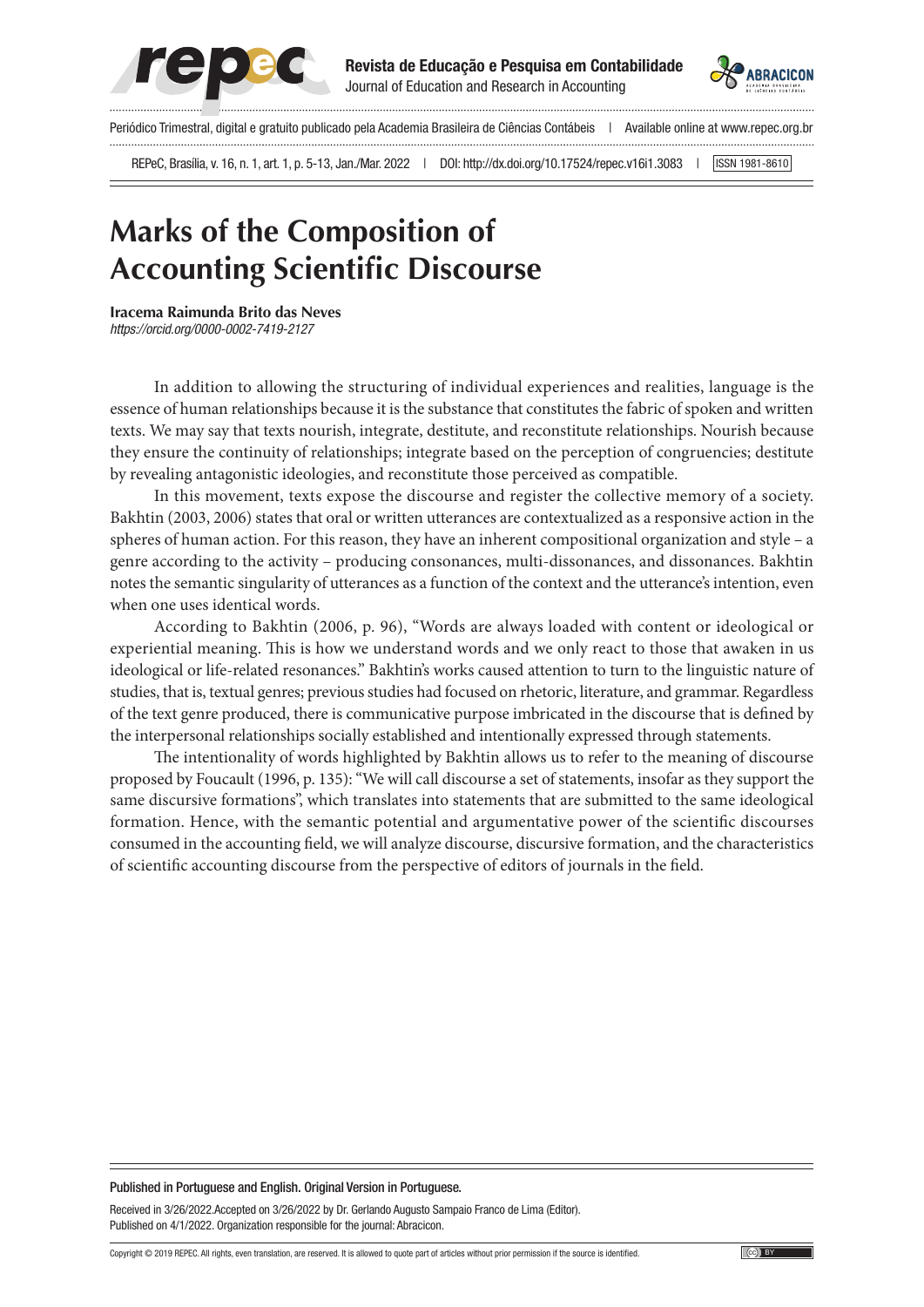#### **Discursive Formation: the text's ideological guide**

Melo (2009) discusses the many mistakes people make when referring to the term "discourse". The term "discourse" can be adopted according to different connotations, given the conjuncture in which it is inserted in different fields of knowledge, traditions, or lines within the same tradition. In the linguistic conception, for example, discourse is static and its structure is taken as an aggregate of phrases or terms. Dubois (2007) presents three distinct understandings of discourse: in the first, discourse means speech, that is, language in action; in the second, discourse refers to a sequential message, an utterance; and in the third, discourse takes on the meaning explored by Fiorin (1993, p. 80): "every combination of linguistic elements provided with meaning." Old studies on rhetoric appropriated the term discourse to clarify a way of persuading (Barros, 2012; Brandão, 2004), that is, discourse as a strategic basis used to convince through oratory.

The conceptions presented thus far reveal that the concept of discourse has been expanded from speech to broader and more complex formulations that are combined in a search for conceiving communication. By relating the term discourse with persuasive rhetoric, these authors imprint on it the characteristic of intentionality and criticality, since they infer that persuasion requires effort and the ability to apply argumentative strategies to cause changes in thinking and attitudes.

In Pêcheux (1990), the precursor of the analysis of the French tradition discourse, and in Fiorin (1993), the term discourse is seen as ideological substance; however, the latter highlights the intrinsic existence of semantics that works as a field of ideological determination. In line with Pêcheux and Fiorin, Carrieri (2001; 2009) considers the existence of an ideology that guides discourse, which the author defines as a network of relationships in which individuals are inserted and establish rules of conduct. Those concerning "social practices" or "discursive practices" are considered by Foucault (1996) the materialization of discourse that is condensed into a set of statements linked to a historical meaning.

Note that the authors previously mentioned belong to a congruent line of reasoning, in which the meaning of discourse is strongly linked to the context and to the enunciator's world conception, which imprints on it a circumstantial, ideological intention. Even though Pêcheux (1990) is inserted in the same approach to discourse analysis, his concept is clarified and contextualized by the introduction of ideas of "network of relationships" and "rules of conduct" presented by Carrieri (2001).

Van Dijk (2008), a scholar of the critical analysis of the French discourse, conceives discourse as a way to establish power in the contemporaneous context, relating it with cognition and social aspects: a condition of 'minds' enjoyed by all individuals in society. Fairclough (2008) considers that discourse materializes ideology and creates identity, interfering with how an individual perceives the world, acting upon this world through socially established relationships. It appears that, while Van Dijk disseminates discourse from an intellectual perspective, Fairclough stresses a deterministic relationship between context and discourse, disregarding its cognitive interface.

We understand that considerations about discourse are instigating due to its inferences and richness of argumentation strategies it enables, which can be used when negotiating with consumers. Even though discourse is at the center of a communicative situation, Orlandi (2009) highlights that this discourse in itself is only an aggregate of repeated phrases, diluted in the intra-discourse; therefore, its essence and semantic value originate in discursive formation. Discourse formation is what determines the meaning of discourse and defines its contours. In the author's sense, words do not keep meaning in themselves because a word's meanings are assumed through discursive formations in which they are inscribed, the conception directly related to the social and historical linguistic subject.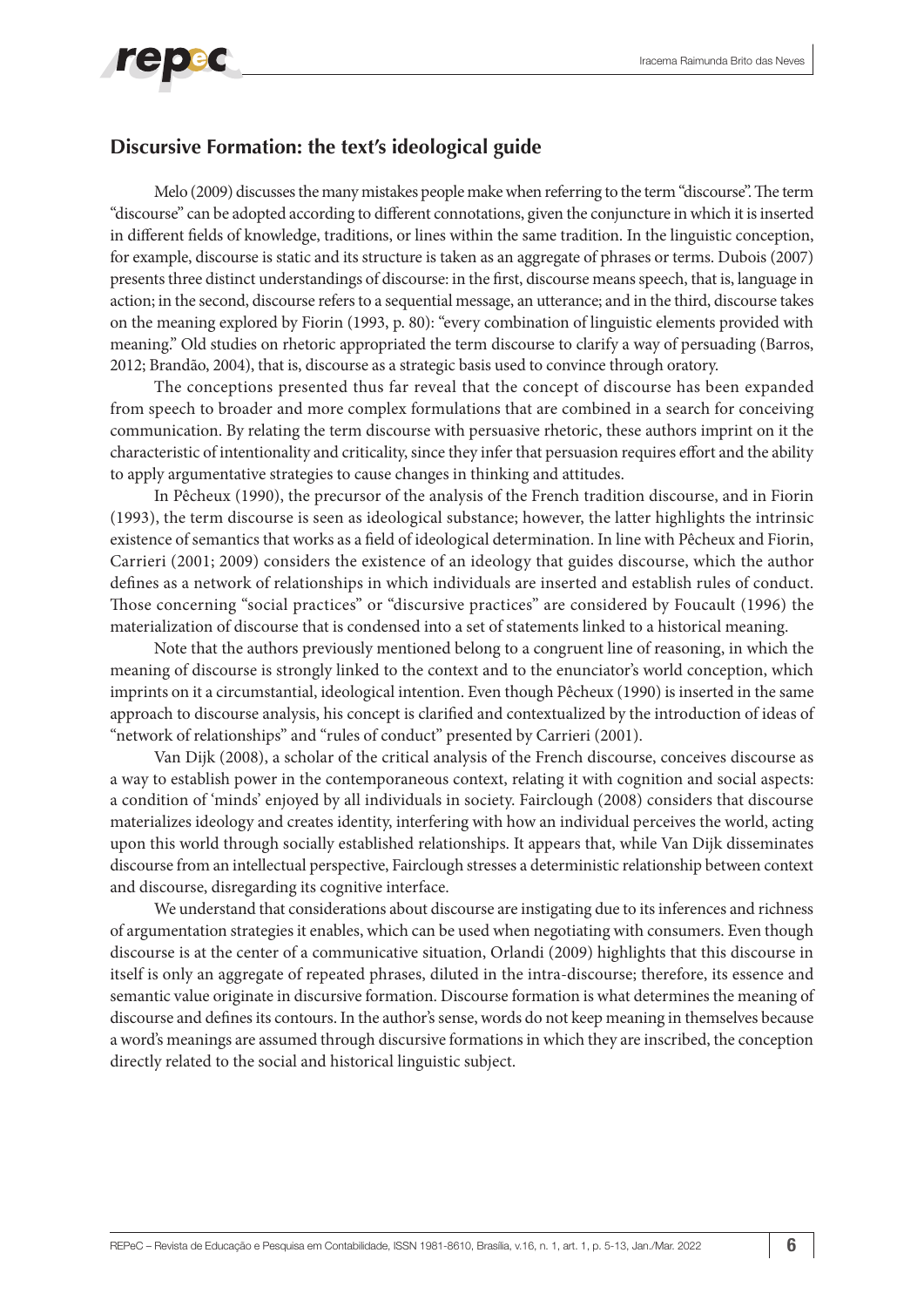

Discursive formations in the social context are related to the dominant ideological formations and determine what can and cannot be said. Guilhaumou (1986) considers that, because it is part of basic categorizations, the notion of discursive formation was the one that caused significant effects on the metamorphosis process of discourse analysis over time. Foucault, in turn, does not see discursive formation as an ideology, but as a term linked to the idea of knowledge and power.

Jean Jacques Courtine, a scholar of the discursive analysis with a French political bias, plays a central role in the development of discursive formation because the author encourages linking it to the works of Pêcheux and Foucault. Courtine (2009) treats discursive formation as an essential element in the analysis of discourse because it shows that knowledge is established through inter-discourse – the place where the objects the enunciator used to construct his/her discourse are organized.

With a view to textual production, Sargentini and Navarro-Barbosa (2004) conceive discursive formation as a set of statements that are linked to others through internal regularities, constituting a system of relative autonomy. This autonomy and internal regularity are not linear or homogenous, considering that they do not define a unit of immutable concepts with relationships established among them. On the contrary, the framework is of mutable configurations and concepts in transformation. In this sense, contemporary discourse formation is linked to the dynamics of the historical-social context, to the various technological means of circulation and propagation of discourses. These technological means explore verbal and non-verbal enunciates that are sustained and established through mass communication.

Hence, we may say that discursive formation represents the fabric of the hegemonic discourse - a practice, not perennial and heterogeneous, linked to the socio-historical reality, therefore, ideological and permeated by identities. As one of the specificities of discourse, we understand that scientific discourse, in its written form, is constituted through socially established and historically circumscribed relationships, therefore, endowed with a discursive formation. This discourse is, therefore, a contextualized instrument of persuasive argumentation, guided by specific rules of the genre and expressed through discursive formations, which results from intellectual capacity and socially constructed relationships, therefore, endowed with ideology and devoid of intuitive character.

### **Scientific discourse: descriptive and persuasive argumentation**

According to Charaudeau & Maingueneau (2008), the scientific discourse consists of statements structured by demonstrative argumentation for the dissemination of information resulting from a rational process – proving, developing knowledge, and convincing. Therefore, we may say that this discourse does not seek to establish the truth, but rather to demonstrate truth, the validity of which may be questioned due to the paradigm from which it is examined (Kuhn, 2013). Each scientific revolution culminated in the rejection of a given theory and the establishment of new rules and new scientific paradigm, not implying a loss of "scientificity" or the relevance of the path previously trodden – the ways of practicing science underwent metamorphoses, because the same happened with the ways of perceiving the world.

In this search for scientific truth, the researcher became the mediator between science and society, seen by many as an individual capable of isolating him/herself from the entire cultural and social repertoire to give "voice" to science, producing a scientific discourse free of contamination arising from subjectivity, a conception of impartial and pure science. Consequently, the scientific text is considered the expression and materialization of this impartial truth, in which the subject-enunciator is silent and science speaks: the translation of a monologic and closed discourse (Freitas, 2011). Because the scientist is immersed in the surrounding social reality and complies with the methodological procedures of science, the questions s/he asks, as well as the restrictions imposed on the object/phenomenon under study and interpretations are influenced by the way one sees the world, his/her values and history of life (Demo, 1995), making it impossible to establish a completely neutral science.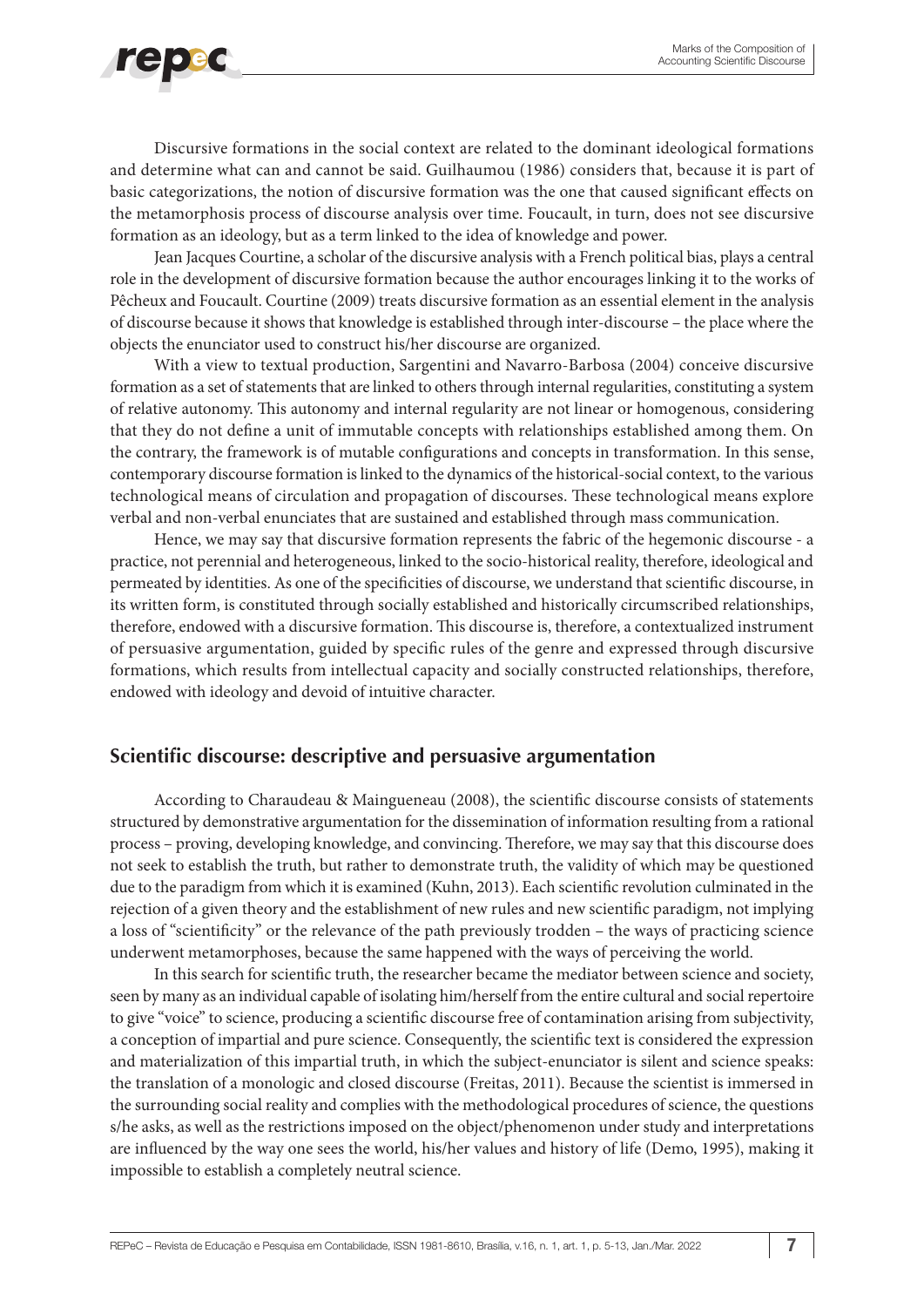

It is known that scientific production, disseminated in the form of a paper, stands out for a lexical pattern, in which nominalizations and technical terms or jargons, accessible only to specialists, prevail. Additionally, the discourse expressed in the scientific text is guided by rules that seek to imprint objectivity and impersonality that concern the intrinsic aspects that guide a textual production. When disseminating the scientific discourse, the researcher agrees with the way of exposing such a discourse textually and does so based on the impositions established by the institution: the academy. The authority of scientific discourse is confused with institutional authority, given the need to observe the impositions concerning aspects of standardization of the genre's format, and those related to the lexicon to express ideas and findings.

Therefore, "doing science" becomes a tacit agreement between those producing the scientific discourse, here synonymous with academic discourse, and the parts involved in the process in which this discourse is assessed and validated; considering that the academic milieu is a monitored environment controlled by rules. Questioning and/or dismissing the results obtained through scientific procedure lead to new scientifically constructed arguments and the authority of the method is kept as a guarantee of credibility of the knowledge generated.

Although it is a scientific discourse, every text has delimited objectives, reflecting an individual's conceptions that are influenced by his/her social function and relationships established in society, according to the fundamentals explained above. Hendges (2002, p. 118) states that "... a text is the materialization of language in a certain social environment, in which this language performs a specific function". By using the rules of a specific textual genre, a scientific article, the researcher seeks to conceal the origin of the discourse and of the entire scientific path taken when carrying out the scientific investigation. This attempt to build a text free of passion and social marks is the material proof of intentionality in discursive production.

Bakhtin's conception of "text as a unit of historically constructed social language" is reiterated (Bakhtin, 2006, p. 77) as well as that of Ivanič (1998, p. 78) that, based on a socio-constructivist view: "an academic text is constructed as a reflection of norms and conventions, social-historically values and practices produced by a group of people who define themselves, among other things, by their discursive practices". However, the authors do not mention the constructed discourse and the ideologies composing it. Our opinion is that individuals are not effective in the attempt to eliminate the ideologies that permeate the discourse because of the intrinsic subjectivity of the individual producing it.

Furthermore, we understand that an individual's critical capacity and rationality support his/her decision-making and arguments; hence, his/her discourse would not be totally impartial so scientific discourse is a genre permeated by intentions. According to Koch (2010), the subject-organizer-planner builds the text starting from complex factors, for instance, their expectations, convictions and beliefs, cultural and social rules and conventions, and interrelation with other subjects and shared knowledge, among others. – these complex factors give meaning to the text –, although in the form of a descriptive argument, the resulting discourse delimits ideas and persuasively directs its consumer.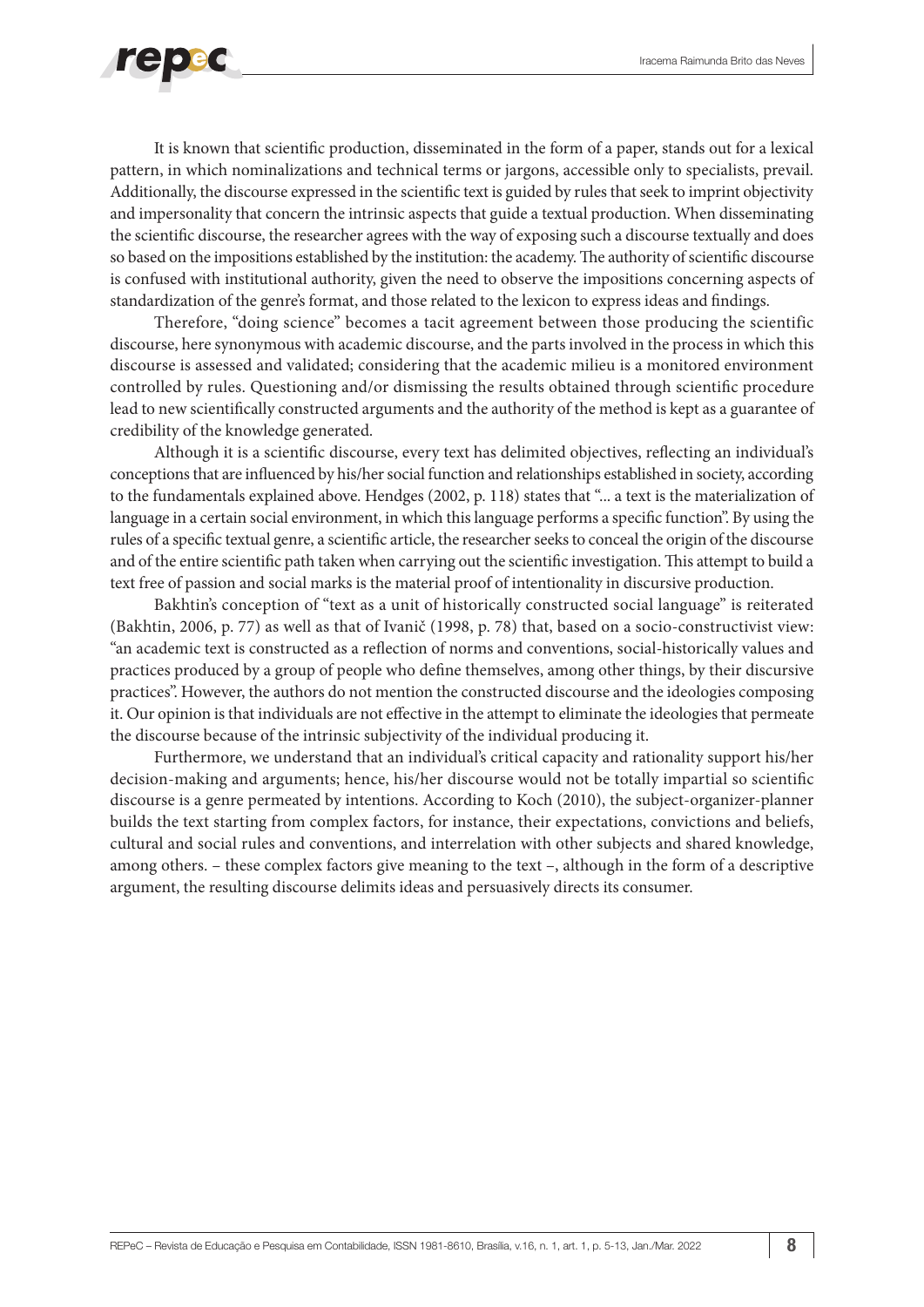

It appears that in the case of a scientific investigation, there are already in the development of the research problem priorities and concerns arising from the author's relationship with the surrounding world and life story, which is the first concrete manifestation of subjectivity in the process. Consequently, the theories used as a lens for the study and the methodological procedure are manifestations resulting from the ideologies that form the identity of the subject-organizer-planner (researcher). Van Dijk (2008, p. 48) considers that "ideologies (including scientific ones) encompass a (re) construction of social reality dependent on interests". Without leaving aside the inherent aspects of scientific work - systematization and organization of procedures that ratify the validity of findings -, we admit the subjectivity of scientific interpretations, present in the objectives, justification, theory, and criteria used to collect data and interpretation of results that guide the investigation. Such subjectivity is typical of scientific historicity, a matter of time and space in which culture, paradigms, and social aspirations are manifested, that is, how the researcher understands and describes the phenomenon under analysis.

The fact that the constitution of the scientific product is not fully exempt does not imply it disagrees with the rules for structuring scientific knowledge; it only indicates that attempts to imprint the exemption and neutrality of the aspects previously described are not fully effective for the purposes for which they are intended. This is because the text produced has a speaker who is historically and socially inserted and expresses his/her conception of the world when conceiving the ideas of the object s/he intends to investigate. Excessive care with keeping pseudo-impartiality may cause modesty and discursive limitations on the part of researchers and, therefore, result in "censorship" that curbs criticality and the possibility of fully establishing his/her point of view; the form may compromise the essence. Vilela & Junior (2005) state: "the scientist gained the status that was once that of priests, often allowing him/herself to be enticed by the ruling class to justify, with his/her work, the hegemonic and economic interests of this class" and, in our understanding, this reflects on the fabric of these scientists' discourse.

To be accepted as publications, scientific texts are based on reasoning capable of provoking, through argumentation, effects of neutrality and persuasion. The researchers intend that academic peers and other interested parties accept their discourses and academic journals publish them. According to Koch (1999), the ideological relationships of discourse involve subjectivity intrinsic to the power of argumentation; the author considers that "there are no neutral statements and, as a result, argumentativeness is characteristic inherent to the human language" (p. 85). It is conceived that dissemination is one of the ways to give a scientific text the attribute of relevance and persuasion, that is, when a scientific text is published by a journal, it goes through the first stage of a process in which its quality and scientific usefulness are evaluated. This means that the scientific procedure and the arguments it brings convinced/persuaded the evaluators.

Next, we will present the results of a study conducted by Aragão (2016), who interviewed the editors of academic journals in the accounting field to identify their conceptions of scientific discourse in the field. Based on these opinions, we extracted characteristics that significantly helped us to consolidate reflections on the findings and the disclosure of categories that, at that time, characterized the scientific discourse.

### **Characteristics of the accounting scientific discourse: editors' opinions**

Aragão (2016) examined the concept of researchers about the criticality of the scientific discourse disseminated in the Brazilian accounting field. Seventeen editors with experience in Brazilian and international periodicals were interviewed, totaling 593 minutes of recording. These recordings were transferred to the NVivo Program, an environment in which they were categorized and the characteristics were extracted.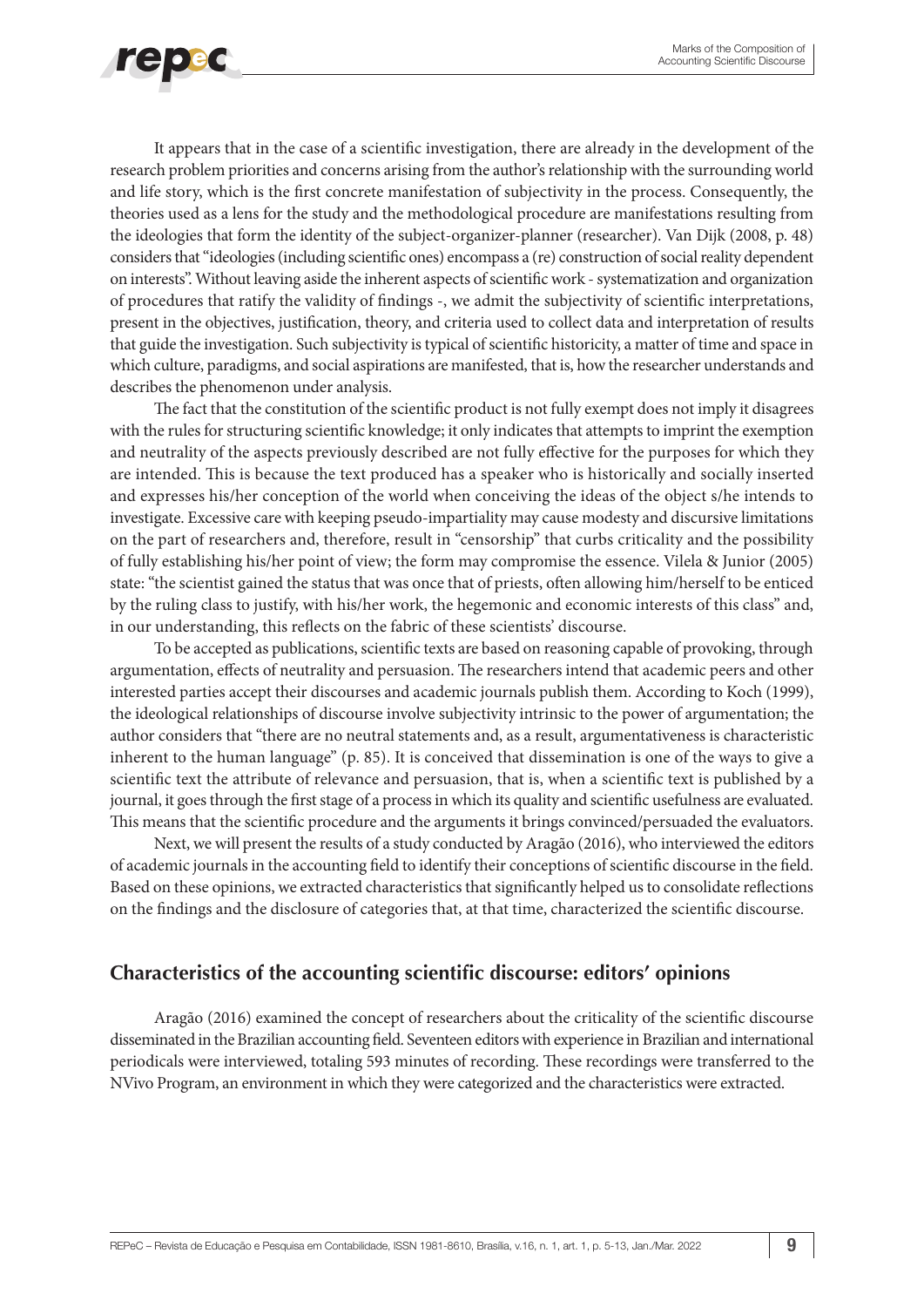According to the interviewees, the criticality of the discourse leads them to conceive it as neutral, logically unstructured, biased, descriptive, superficial, immature, decontextualized, molded, intuitive, or uncompromised (Figure 1).



**Figure 1.** Characteristics of the scientific discourse in the accounting field.

The scientific discourse in the accounting field was considered "neutral" and, according to the statements, this neutrality stems from linguistic exemption and impersonality, characteristics that are expected in genres such as academic writing. However, attention to the rules of the genre produced cannot be confused with reflective exemption arising from a lack of critical positioning of authors when presenting arguments. Impersonality is not the absence of criticality, nor can it be used to justify delegating such a responsibility to the authors cited in the theoretical framework. After all, to be impartial is to present facts as they appear without restricting the opportunity for a deep reflection on the research results. In addition to the term "neutral", the expression "logically unstructured" and the term "biased" were also used to characterize the discourse of articles.

A logically unstructured text is a text that lacks cohesiveness, that is, the ideas are not fluidly connected and, sometimes, there is an excess of unnecessary terms in the sentences that impair the logical organization of ideas in the statements. The term "biased" was used to refer to a lack of opposition of ideas, the presentation of one point of view only – this is, for example, the case of papers that "force" generalizations, but ignore investigations developed by other researchers when constructing the theoretical framework. Additionally, the author of such a discourse may consider that texts without counterpoints are "comfortable", given that they comply with what the literature has proclaimed and might lead to the false idea of "security" and "acceptance" by peers.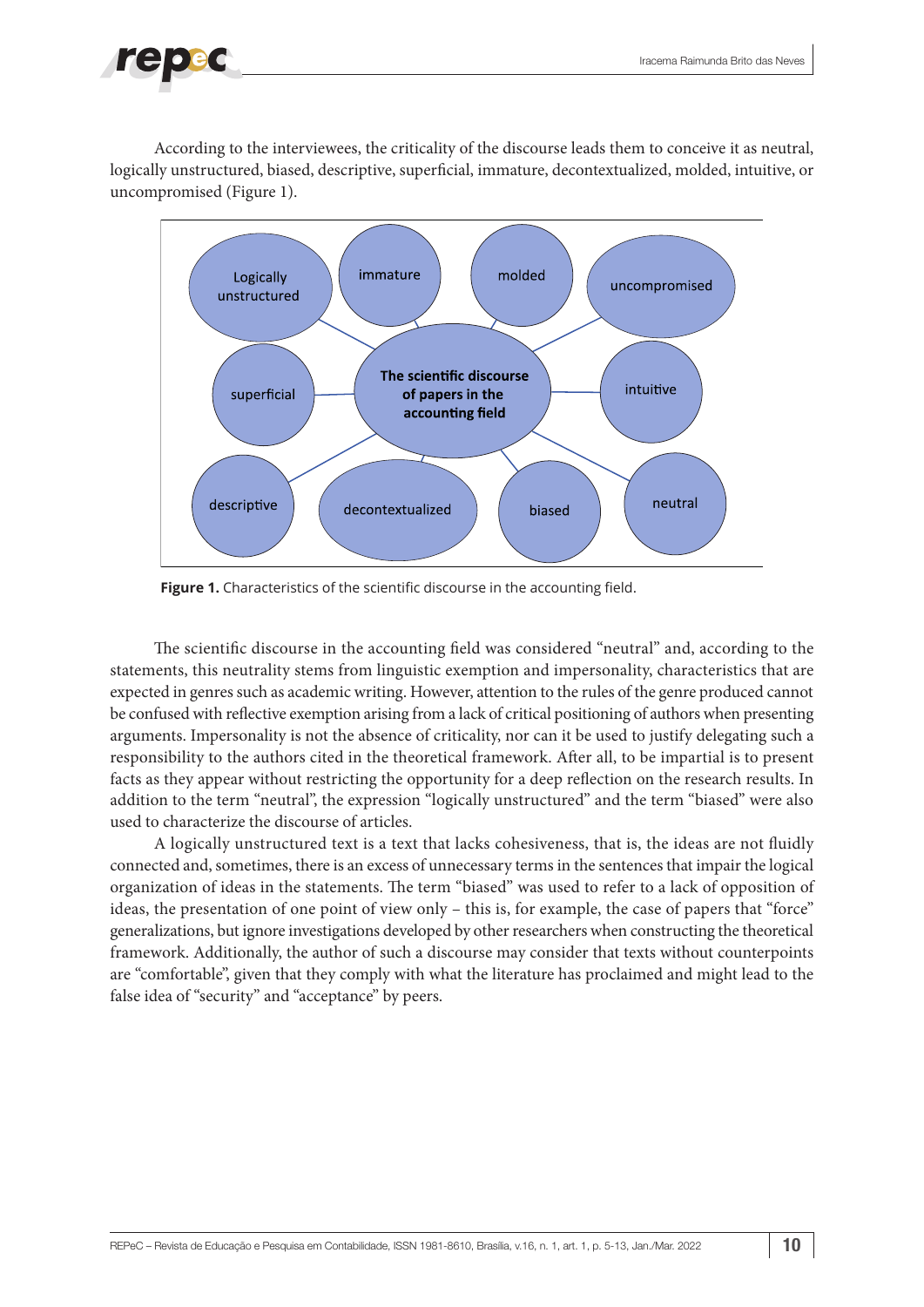

"Descriptive" and "superficial" were terms also attributed to scientific discourse in the accounting field. The understanding that discourse is descriptive comes from the fact that the papers basically contain reports about phenomena, mainly in the "results" section – where effective intellectual contributions are expected. A recurring example of this situation is found in papers that use statistics and explore it only superficially, producing unnecessary information, as they do not contribute to the written culture in the field. Excessive descriptions and the construction of a theoretical framework based on continuous citations, without the author's textual intervention, lead to superficial investigations. According to the interviewees, novice researchers and occasional researchers are "excellent" collectors of information, but they do not know what to do to transform data into useful information; this scientific immaturity is also reflected in the way their arguments are presented – there is a certain fear in exposing criticism as if thinking "outside the box" was a transgression, whose punishment was to become marginalized in the scientific world.

The scientific discourse was considered "immature", "decontextualized", "intuitive", "uncompromised" or "molded". Immaturity stems from two very specific factors: a gap between the necessary and effective time of research and speed in the process of training accounting researchers. It seems that studies do not mature enough to contemplate a detailed examination of findings before they are published - there is a short time between the development of an investigation and its effective publication. This fact is fostered and perpetuated by the pressure imposed by Higher Education Institutions (HEIs) to publish – a fundamental element of their evaluation process. Furthermore, speeding up the training process of accounting researchers might harm the quality of inferences and the potential for contributions because the training steps that interfere with the level of scientific maturity and, consequently, the researcher's critical attitude, are suppressed.

The scientific discourse in the accounting field was also considered decontextualized. There were reports of studies that distance themselves from the Brazilian social reality and reproduce an international hegemony, given that there is no adherence to the Brazilian social, political, or economic context. It appears that the internationalization of research is a relevant action as a response to globalization, to ensure fronts for the exchange of researchers and their strengthening; however, without losing sight of funding lines pre-established by research organizations. Studies must not follow "fads", but focus on accounting problems that address the needs of the Brazilian accounting field; otherwise, all cognitive effort will become intellectual and financial waste.

As explained in the previous paragraph, the discourse in the accounting field was considered "intuitive" and "uncompromised". The aforementioned "intuition" stems from the fact that the arguments concerning the findings are not based on theories or elaborate theoretical frameworks, that is, conclusions boil down to assumptions. When a discourse is seen as "uncommitted", it means that the investigation has an end in itself. Such productions are not committed to the discourse inserted in the texts because their real justification/motivation is not linked to the social and/or academic spheres; rather, they are responsible only for themselves and with the "publishing machine". It would be valuable to have studies linked to programs or projects with deadlines consistent with the proposals, and, as research results took place, products were disseminated to interested parties, given their social and academic relevance.

Therefore, the accounting scientific discourse was considered "molded", since, at a first glance, it is considered coherent because it meets the rules of a certain genre - both in terms of structure and form -, however, after a closer look, it becomes apparent that its content does not arouse interest, nor presents any innovation or contribution that justifies its dissemination to the scientific community.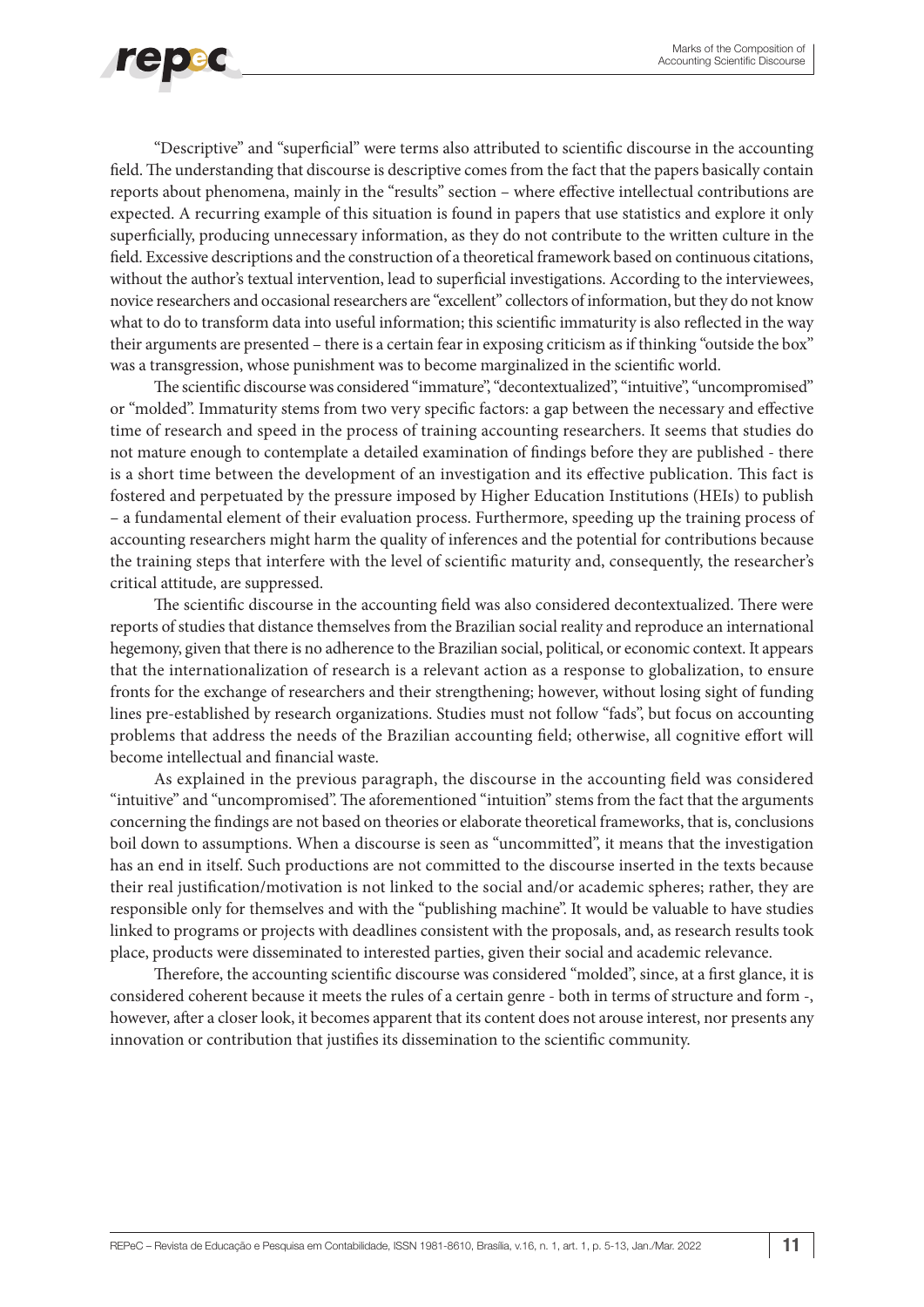

## **Final reflections**

Reading the previous section may have led readers to question: if the discourse has such characteristics, do scientific articles in the accounting field have any quality? Without losing sight of the subjectivity intrinsic to this question, we should note that this text does not intend to stigmatize or generalize. By presenting here the interviewees' opinions, we fancy encouraging a self-analysis of the discourse we produce and the discourses we promote when we play the role of teachers, researchers, advisors, and evaluators. If we do not adopt this interpretation, we will tend to the presumptuous view that such characteristics are exclusive and, therefore, a "privilege" of our field of knowledge.

The challenge of communicating through writing is, and always will be, a challenge for humanity because individuals susceptible to errors prepare texts. Demo (1995, p. 29) states that "... scientific knowledge is what one seeks to ground on in all possible and imaginable ways, but maintains a critical awareness that one achieves this objective only partially, not by default, but by the fabric that is characteristic of scientific discourse." According to this author, the apparent precariousness of argumentation is a virtue because it takes away from itself the ability to learn and innovate itself.

Researchers need to look upon a non-exclusively technical formation, but essentially critical, reflective, and questioning formation. We are interested in doing it the "best we can" to others and for others, given the scientific knowledge's social function. We have excellent national productions that have been marginalized to the extent that we ignore the intellectual brilliance and seriousness of the scientific process of Brazilian researchers and use only foreign literature to support our studies.

In this sense, developing a text on scientific discourse and communicating the result of Aragão (2016) causes a reflexive discomfort we deem necessary. If the change we promote is limited to samples' types or sizes, or the statistical model, there will be recurrent homogeneous results and the unwanted production of neutral, logically unstructured, biased, descriptive, superficial, immature, decontextualized, molded, intuitive, and uncompromised discourses – productions that cannot and should not be disseminated because they do not effectively contribute to the formation of written culture in the field. Additionally, directing our intellectual effort to the moment of conception of research projects is not enough; we need to pay attention to the previous moment that contemplates the formation of the researcher to avoid decontextualized replications and discourses devoid of contributions from being perpetuated.

### **References**

Bakhtin, M. (2003). Estética da criação verbal. São Paulo: Martins Fontes.

Bakhtin, M. (2006). Marxismo e Filosofia da Linguagem. São Paulo: Ed. Hucitec.

- Barros, D. E. C. (2012). Argumentação e linguagem: da retórica à concepção de discurso como prática social. Revista Desenredo, 8(2).
- Brandão, H. H. N. (2004). Introdução à análise do discurso. Campinas, Editora Unicamp.
- Carrieri, A. de P. (2001). O Fim do "Mundo Telemig": a transformação das significações culturais em uma empresa de telecomunicações. Unpublished doctoral dissertation, Universidade Federal de Minas Gerais, 326f.
- Carrieri, A. de P., Saraiva, L. A., & Souza-Ricardo, P. A. G. de (Org.). (2009). Análise do discurso em estudos organizacionais. Curitiba: Juruá.